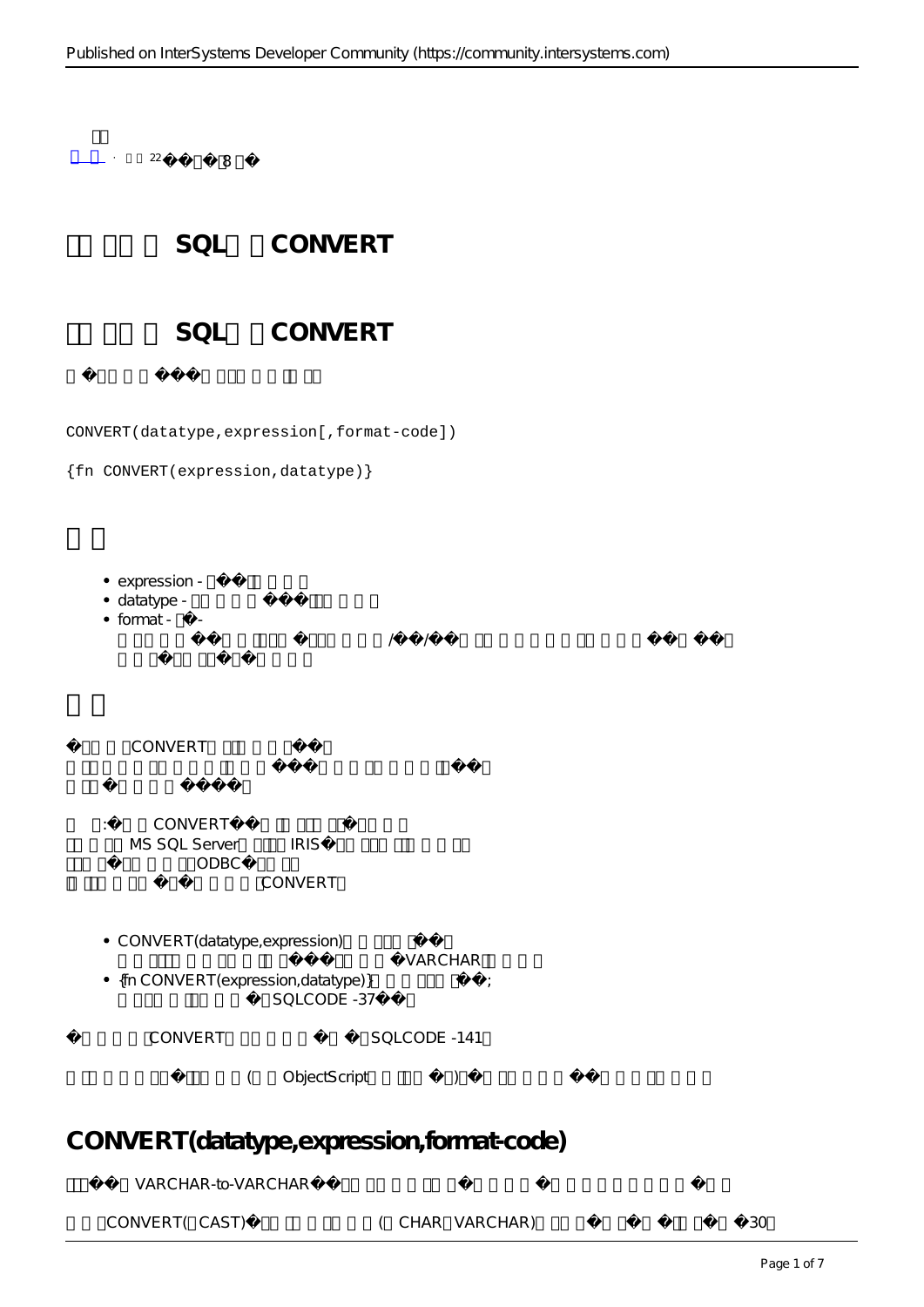```
(binary VARBINARY) 30
                                            1 MAXLEN data types
      可以执行BIT数据类型转换。
        1 0 NULL
            | IRIS | SQLCODE -141<br>SQL     NULL BI
                                   NULL BIT :
ClassMethod Convert()
{
      s a=""
      &sql(
          SELECT CONVERT(BIT, :a),
                 CONVERT(BIT,NULL)
          INTO :x,'y) w !,"SQLCODE=",SQLCODE
      w !,"the host variable is:",x
      w !,"the NULL keyword is:",y
}
    format-code datetime
, and the contract of the contract of the contract of the contract of the contract of the contract of the contract of the contract of the contract of the contract of the contract of the contract of the contract of the con
大特式代码;
```
Two-digit year codes

1

 $\overline{2}$ 

3

4

5

6

 $\frac{1}{\sqrt{2}}$ 输出四位数年或不输出年的格式列在第二列: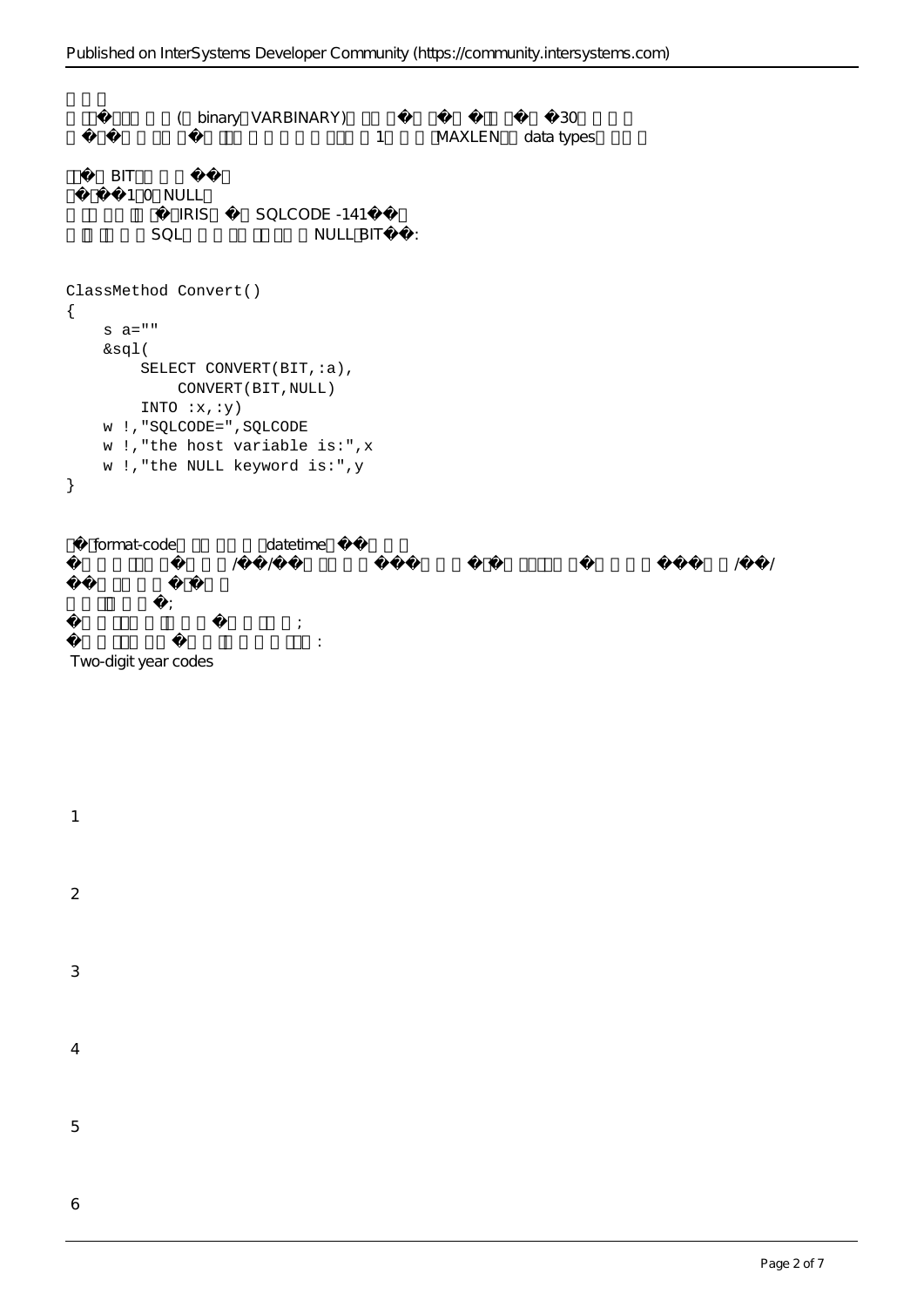Two-digit year codes

10

11

12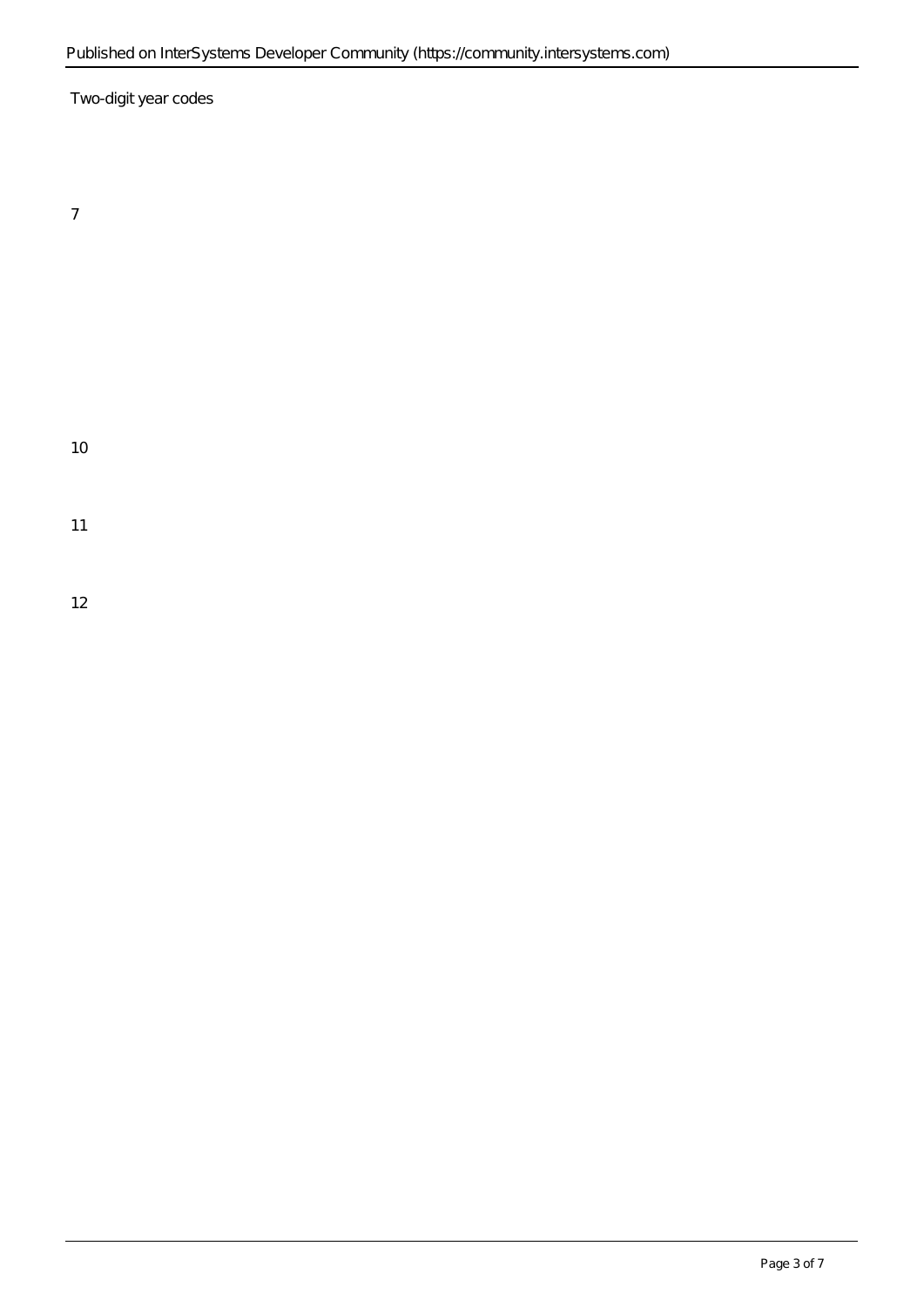以下是日期和时间转换的特性:  $-$  20001-01-01 ~ 9999-12-31 - 默认值: TIMESTAMP POSIXTIME DATETIME SMALLDATETIME 1900-01-01  ${fn CONVERT()}$  1841-01-01 - TIMESTAMP POSIXTIME DATETIME SMALLDATETIME<br>- Default Format the Format-code CONVERT Format-code, CONVERT 100  $\begin{array}{cccc} \cdot & 00 & 49 & 21 & (2000 & 2049); \\ \hline 50 & 99 & & 20 & (1950 & 1999) \end{array}$ 从50到99的两位数年份转换为20世纪的日期(1950到1999)。  $\vdots$  (.) (.) 这些符号有不同的含义: - 句点是默认值,可用于所有格式代码。 句号表示标准分数; 12:00:00.4 12:00:00.004 : 9/109 13/113 14/114 130 131 冒号表示后面的数字是千分之一秒; 1 2:00:00:4 (12:00:00.004) 冒号后面的数字限制为3位。  $SOLCONF -141$ 

1900-01-01 00:00:00

# **{fn CONVERT(expression,datatype)}**

ODBC ODBC \*SQL "
CONVERT 在下表中,有两组转换数据类型,第一组转换数据值和数据类型,第二组转换数据类型,但不转换数据值: Source Any numeric data type %String %Date %Time %PosixTime

%TimeStamp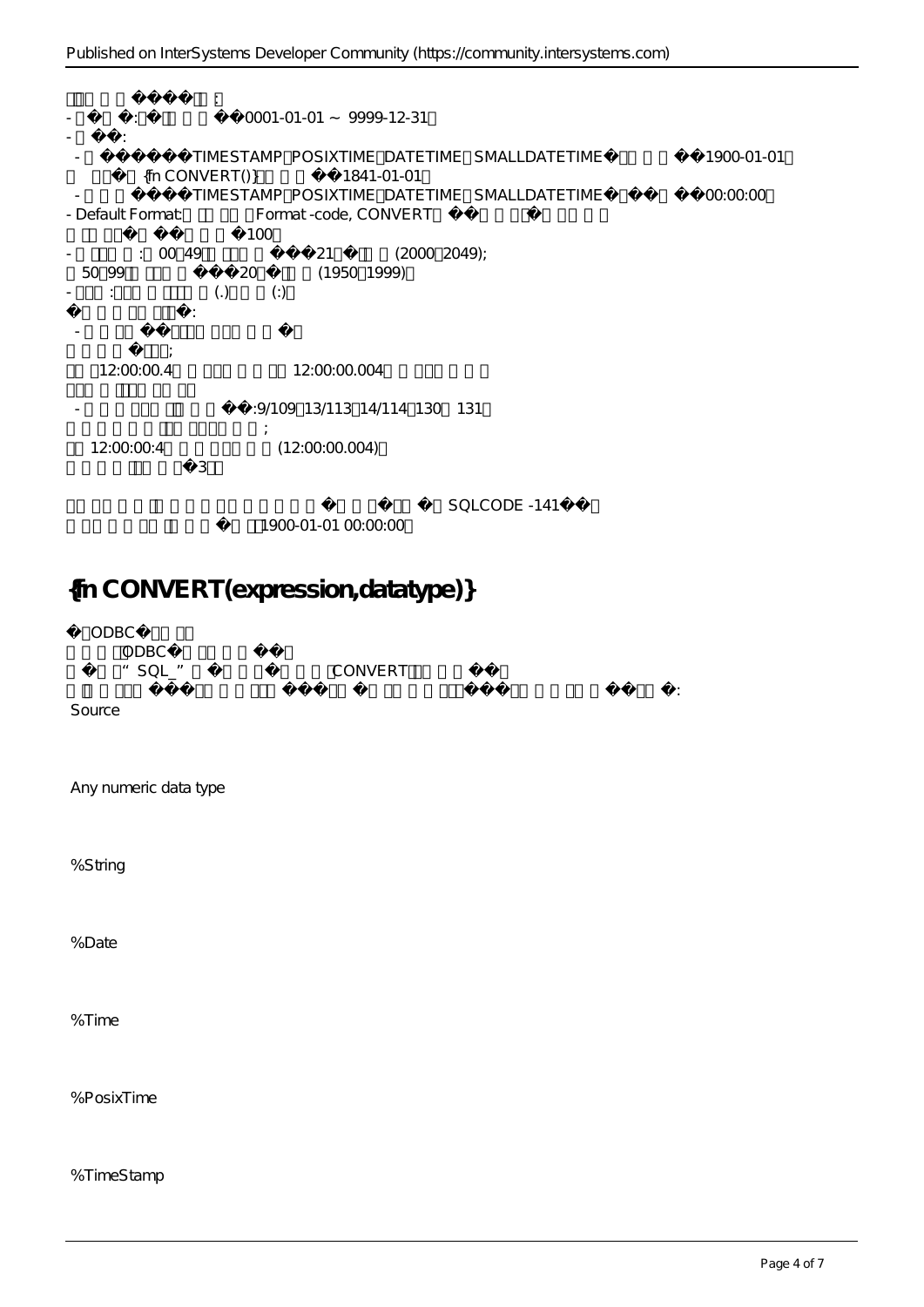Source

Any non-stream data type

Any non-stream data type

 $\frac{1}{\sqrt{2}}$ 

SQL\_VARCHAR ODBC SQL\_VARCHAR , 0DBC ; SQL\_VARCHAR
soll\_vare density odder time Timestamp Date SQL\_TIMESTAMP\_SQL\_POSIXTIME 1841-01-01  $\bullet$ CONVERT() 1900-01-01 date SQL\_TIMESTAMP SQL\_POSIXTIME 00:00:00  $\bullet$  $\overline{z}$  (.) 句号表示标准分数; 12:00:00.4 12:00:00.004  $\mathcal{L}_{\mathcal{A}}$ 12:00:00:4 冒号后面的数字限制为3位。 SQL\_DOUBLE () SQL\_DATE 1841 1 1 SQL\_TIME  ${\fceil}$  CONVERT(expression,datatype)} SQLCODE -37 NULL NULL  $(\degree)$  , and the set of the set of the set of the set of the set of the set of the set of the set of the set of the set of the set of the set of the set of the set of the set of the set of the set of the set of the set of - SQL\_VARCHAR SQL\_TIMESTAMP  $O($ - SQL\_DATE SQL\_TIME NULL **CONVERT 类方法**

CONVERT()  $\blacksquare$  SQL  $\blacksquare$ 

\$SYSTEM.SQL.Functions.CONVERT(expression,convert-to-type,convert-from-type)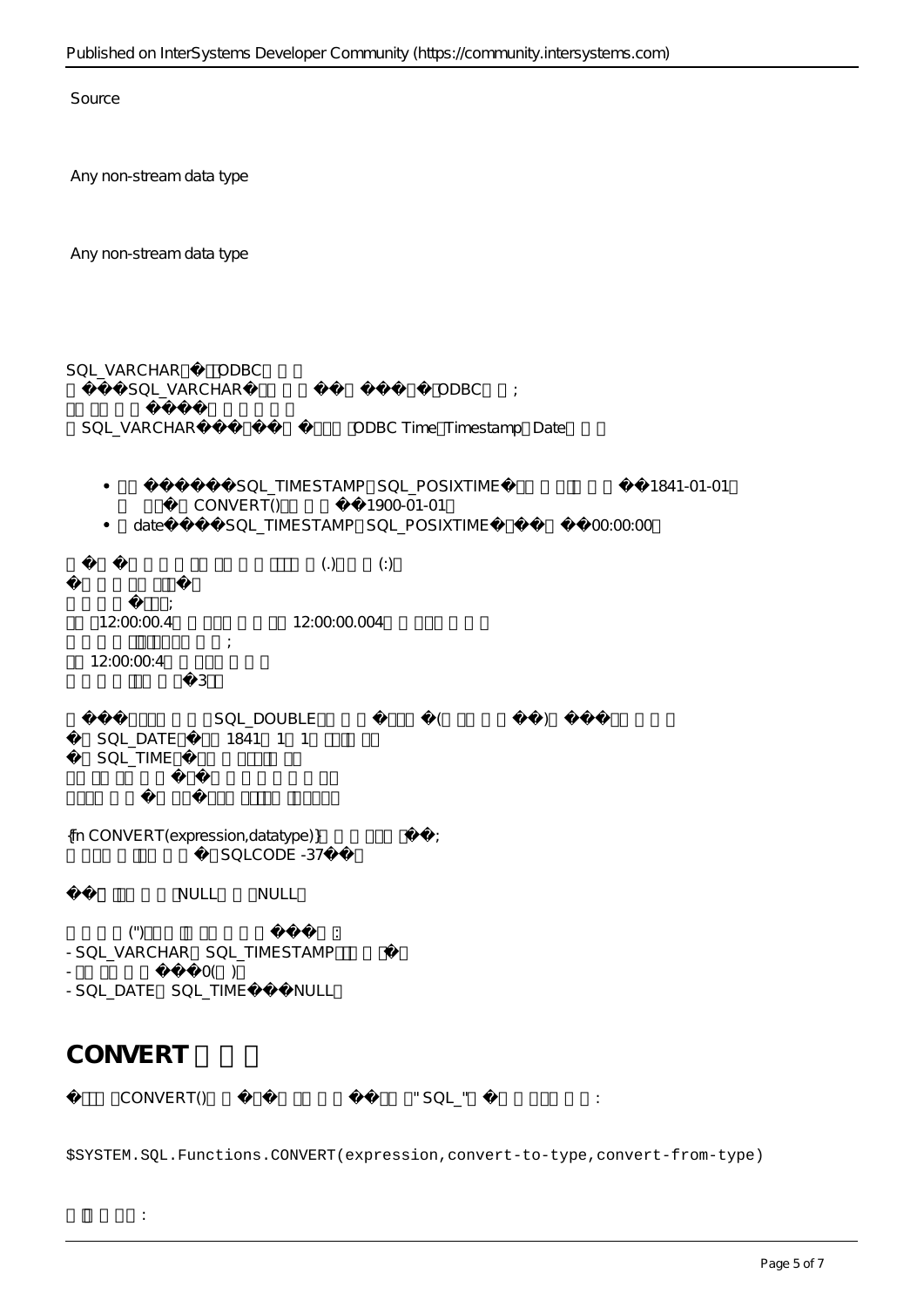WRITE \$SYSTEM.SQL.CONVERT(60945,"SQL\_VARCHAR","SQL\_DATE") 2007-11-11

 $CONVERT()$ 

### CONVERT

DECIMAL DOUBLE :

SELECT CONVERT(DECIMAL,-123456789.0000123456789) AS DecimalVal, CONVERT(DOUBLE,-123456789.0000123456789) AS DoubleVal

VARCHAR

### CHAR\_LENGTH

SELECT Notes,CONVERT(VARCHAR(80),Notes) AS NoteText,CHAR\_LENGTH(Notes) AS TextLen FROM Sample.Employee WHERE Notes IS NOT NULL

 $(DOB)$ 

SELECT DOB, CONVERT(VARCHAR(20),DOB) AS DOBDefault, CONVERT(VARCHAR(20),DOB,100) AS DOB100, CONVERT(VARCHAR(20),DOB,107) AS DOB107, CONVERT(VARCHAR(20),DOB,114) AS DOB114, CONVERT(VARCHAR(20),DOB,126) AS DOB126 FROM Sample.Person

100 因为DOB字段不包含时间值,所以显示时间的格式(这里包括默认值100、114和126)提供一个零值,它表示12:00AM  $($  $126$ 

## ${ffn CONVERT()}$

ODBC CONVERT

 $SQL$ 

 $IRIS$ 

```
ClassMethod Convert1()
{
     s a="007 James Bond"
     &sql(SELECT {fn CONVERT(:a, SQL_INTEGER)} INTO :x)
     w !,"SQLCODE=",SQLCODE
```